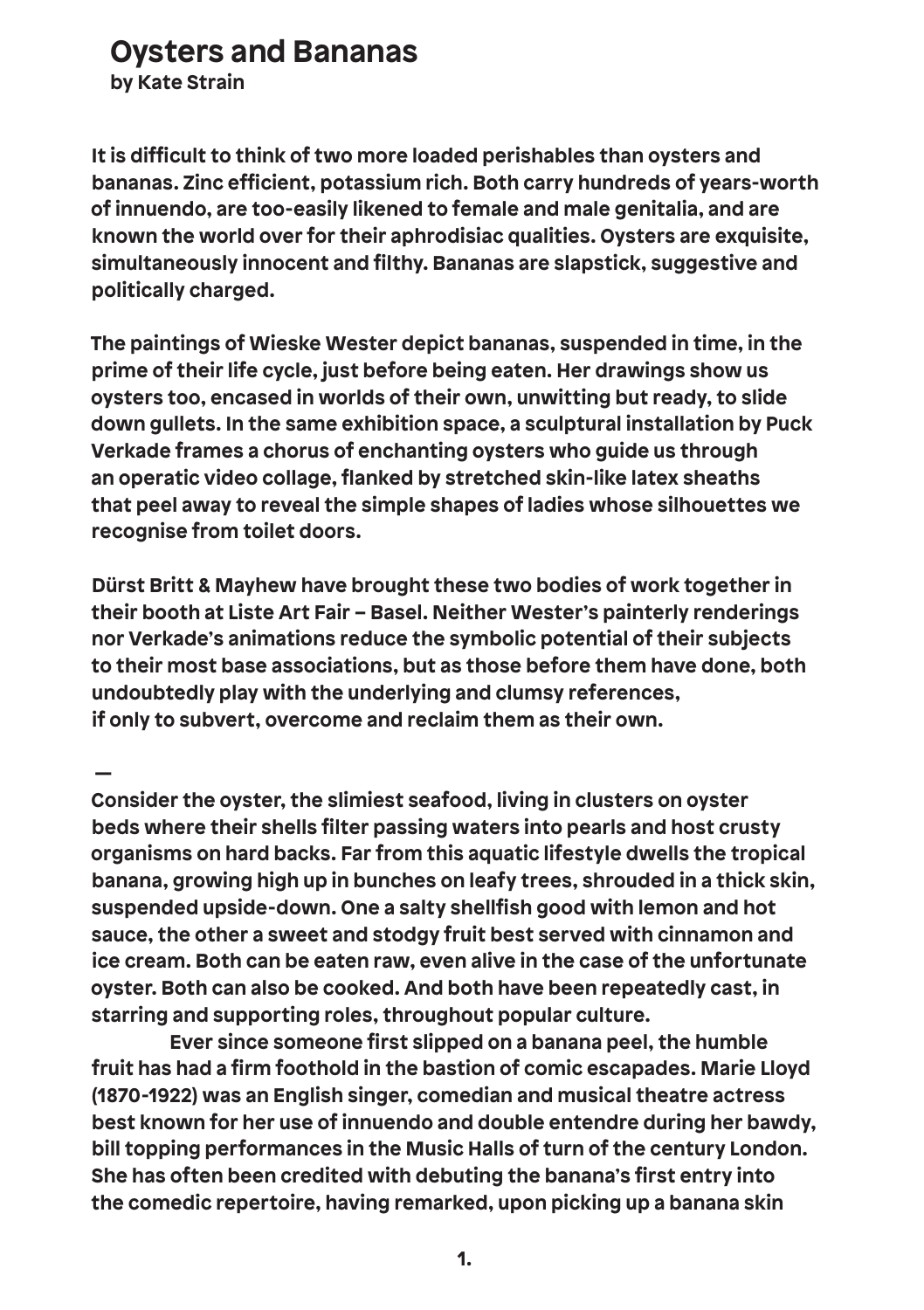**from the stage floor 'If the man who threw this wants to get his skin back, he can come to my dressing room afterwards'. Throughout the gag-laden history of women in comedy, the banana was not only humorous, it was powerful. In the summer of 1926 at the Folies Bergère in Paris, Josephine Baker (1906-1975) descended from her onstage palm tree and danced her famous danse sauvage, dressed in little more than a skirt made of 16 rubber bananas. Swinging on stage, Baker 'brilliantly manipulated the white male imagination. Crossing her eyes, waving her arms, swaying her hips, poking out her backside, she clowned and seduced and subverted stereotypes.' Baker reclaimed her image through humour and seduction, qualities associated with the banana ever since, and echoed in Andy Warhol's explicit sexualising of the fruit on the cover for the Velvet Underground & Nico's 1967 vinyl. On the original record sleeve it was possible to literally 'unzip a banana' by peeling back the yellow and black skin to reveal a naked fruit underneath. But the banana also carries with it connotations of economic state capitalism where natural resources are exploited by commercial enterprise for private profit, from the exploitative Banana Wars of Latin America to the coining of the term Banana Republic. In 1956 Harry Belafonte recorded a version of the Jamaican folk song 'Day-O', a call and response work song thought to have originated in the docklands of Jamaica where banana boats were loaded tirelessly with bunches of the country's biggest export. Belafonte pioneered political activism through popular musical entertainment. Owing to these and other appearances, bananas are both poster boys for the exploitative effects of globalisation, as well as reclaimed emblems of empowerment.**

**William Shakespeare who famously claimed the world as his oyster, was no stranger to its capacity to evoke opposing qualities simultaneously. Disgusting and delicious, it was a popular venereal symbol throughout the literature and verse of the sixteenth and seventeenth centuries, with its likeness to the vulva, 'itching oysters' and other 'self-swallowing provocatives' cited in even the most respected theatrical productions. That oysters could retain their sophisticated appeal despite their slippery appearance was thanks in no small part to their growing scarcity as numbers of oysters from hauls across the Thames and along the New York coastline rapidly diminished or became too contaminated with pollution to safely swallow. Taste-makers like the enigmatic MFK Fisher kept alive the thirst for the briny slimy shellfish with her impeccable book 'Consider the Oyster' of 1941. Loaded with recipes and images explaining how oysters can and should be eaten, the book opens with a witty overview of the 'dreadful but exciting' life of an oyster. The book ends with nostalgic memories of other people's oysters experiences: the author's mother's schoolgirl treat of baked oyster loaf, the tale of a young virgin's wishful and exasperated overindulgence, and the recollection of a fleeting, poetic meander across an oyster bed at dawn. Aphrodisiac, mysterious, a source of pleasure and strength — another more**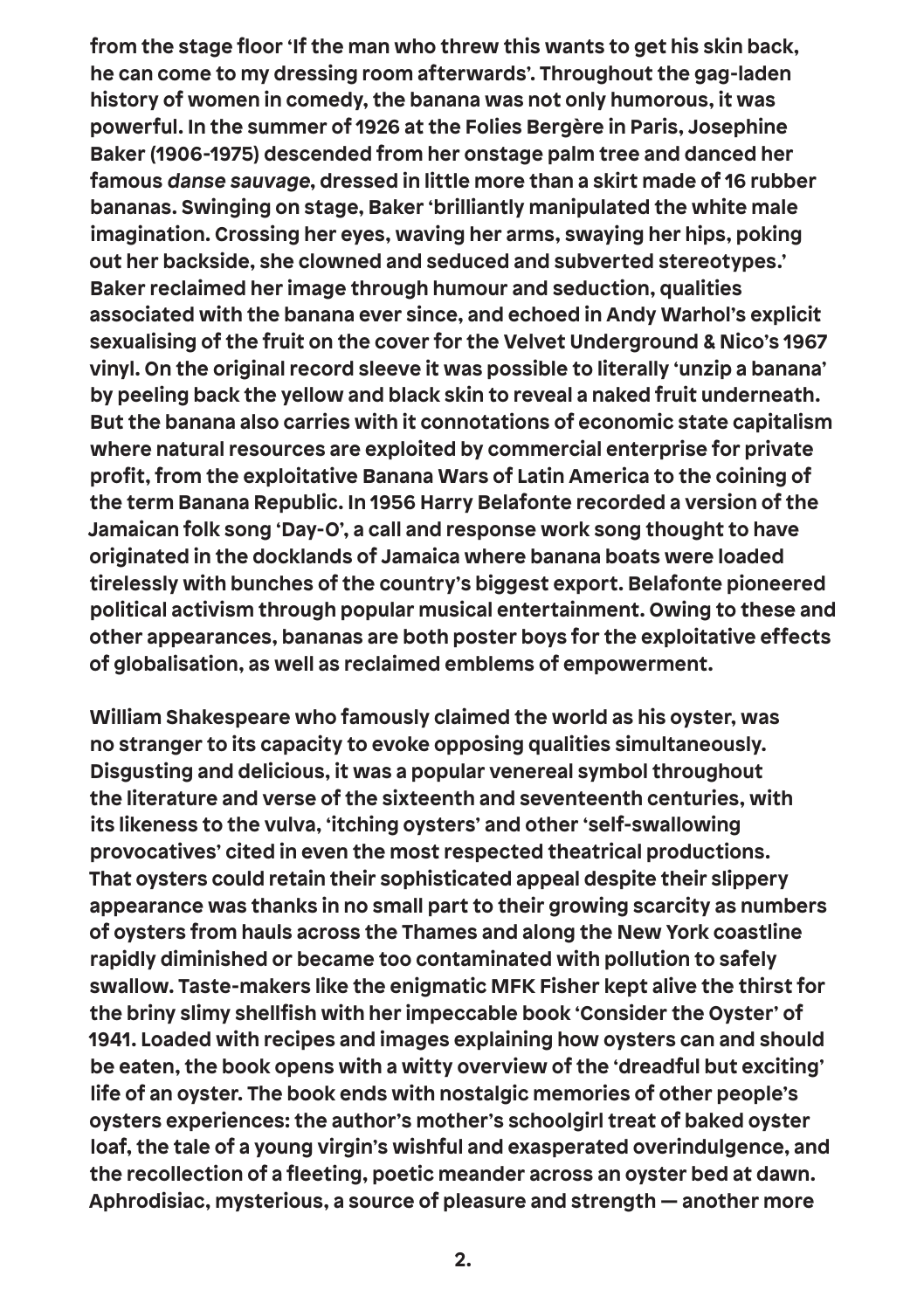**sombre literary take on the oyster comes from Anton Chekhov's 1884 classic 'Oysters'. This recounts the sorry tale of a starving boy who blindly gobbles up oysters to assuage his hunger, much to the amusement of onlookers who laugh and jeer at his pathetic seeming appetite for the delicacy. This childish innocence is again captured in the poem 'The Walrus and the Carpenter' by CS Lewis. Here an innocent posse of youthful oysters are tricked and led astray by two 'very unpleasant characters' who convince the curious dotes to follow them ashore only to devour them with little remorse. One can't help but draw parallels between this scenario and the one so vividly evoked by Puck Verkade in her latest video work BAIT.**

 **— Perched on a wrought iron scaffolding structure, halfway between a cage and a bed, Puck Verkade's kaleidoscope of moving images shines down from above head height, inviting closer sonic attention via the headphones that are draped over the horizontal bars of the structure. At the centre of the work is the reclining figure of Ophelia, accompanied by a dozen oysters or so. With charisma, uniqueness, nerve and talent Ophelia and the oysters lip-synch their way through the 1979 Barbara Streisand / Donna Summer duet 'No More Tears (Enough is Enough)'. The song could be an anthem for the recent #metoo #timesup campaigns that called out abuse of power and created a shared space of solidarity in which to speak out about sexual abuse. Shakespeare's Ophelia was never the star of the show. Repeatedly crushed and destroyed by the expectations put upon her by the men in her life, BAIT recasts Ophelia at the centre of the action, eyes open, wide awake, and in charge of her own destiny. The disco is interrupted by a male figure, towel casually draped round his shoulders, determined to add his voice to the production. Increasingly, the ambivalence and passivity of the potential perpetrator, Mr. Nice Guy, the oyster-shucker, and the violent vulnerability of the victim, is laid bare. The oysters are cast as the victims of inhumane treatment and systemic injustice. They carry their burden with dignified resilience, even when under attack. This is mirrored in the difficult and disturbing scenes of a female duck being set upon and raped by a gang of male ducks, at intervals throughout the video. Verkade has been working in the medium of video and installation since completing her first multi-screen installation in 2011. Her understanding of content, authorship, ownership and circulation is nuanced and responsive. She masterfully navigates watershed moments in collective consciousness with a familiar cast of characters and recurring tropes that ear-worm and hashtag their way into the contemporary agenda.** 

**Far away from the cries of the oyster choir Wieske Wester suspends her bananas in a state of energetic stillness. They're on pause, captured at a particular moment, full of life and colour and bursting with ripeness. The bananas in her paintings are snacks waiting to be devoured. They are key**